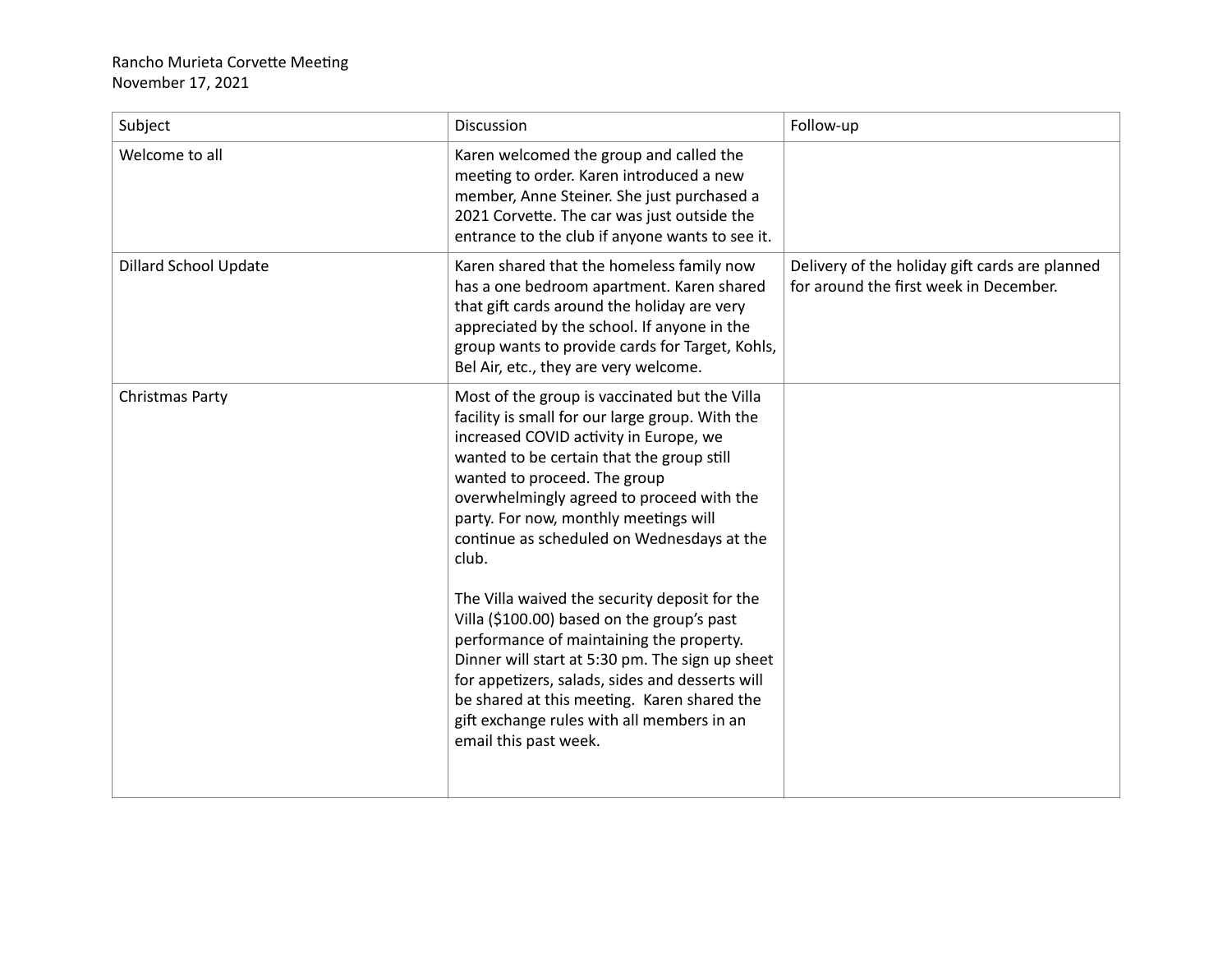| <b>Officer Nominations</b>  | Jack Parker was nominated for President.<br>There were no other nominations. Jack Parker<br>was overwhelmingly approved as President.<br>Rick Feldman was nominated as Vice<br>President. There were no other nominations<br>for this office. Rick was overwhelmingly<br>approved as VP.<br>Kent Kilborn was nominated as Treasurer.<br>There were no other nominations for this<br>office. Rick was overwhelmingly approved.<br>There were no nominations for secretary.<br>Pamela will continue in the role until the<br>group can find a replacement in the next few<br>months. | The incoming corvette club board will need to<br>recruit for a secretary.              |
|-----------------------------|------------------------------------------------------------------------------------------------------------------------------------------------------------------------------------------------------------------------------------------------------------------------------------------------------------------------------------------------------------------------------------------------------------------------------------------------------------------------------------------------------------------------------------------------------------------------------------|----------------------------------------------------------------------------------------|
| <b>Treasury Report</b>      | Annual dues are due to Mary by December 1,<br>2021. Our current balance is \$725.81 as<br>reported by Karen in Mary's absence.                                                                                                                                                                                                                                                                                                                                                                                                                                                     |                                                                                        |
| RMCC 50th Anniversary Party | The RMCC Anniversary Party is planned for<br>the October 7 and October 8, 2022. There will<br>be a black tie event the evening of October 7.<br>The club is planning a car show on October 8,<br>2022. Our corvette club has been invited to<br>participate. New and classic cars are being<br>included in the event.                                                                                                                                                                                                                                                              | Karen will make sure that the corvettes will be<br>provided a secure area for parking. |